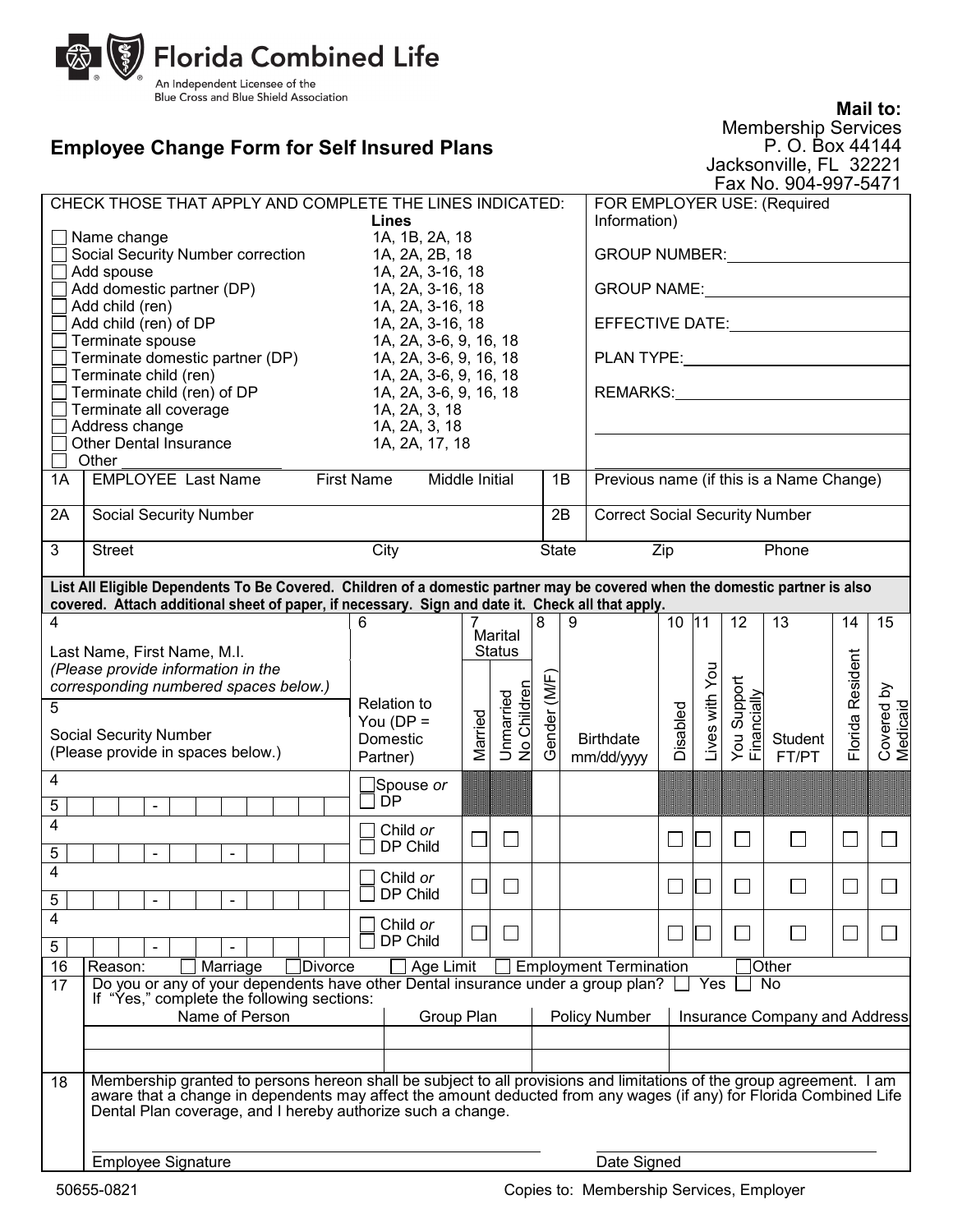

## **Employee Change Form for Self Insured Plans**

## **We can help**

If you, or someone you're helping, has questions about Florida Combined Life dental plans, you have the right to get help and information in your language at no cost. To talk to an interpreter, call 1-888-223-4892.

Si usted, o alguien a quien usted está ayudando, tiene preguntas acerca de Florida Combined Life dental plans, tiene derecho a obtener ayuda e información en su idioma sin costo alguno. Para hablar con un intérprete, llame al 1-888-223-4892.

Si oumenm oswa yon moun w ap ede gen kesyon konsènan Florida Combined Life dental plans, se dwa w pou resevwa asistans ak enfòmasyon nan lang ou pale a, san ou pa gen pou peye pou sa. Pou pale avèk yon entèprèt, rele nan 1-888-223-4892.

Nếu quý vị, hay người mà quý vị đang giúp đỡ, có câu hỏi về Florida Combined Life dental plans, quý vị sẽ có quyền được giúp và có thêm thông tin bằng ngôn ngữ của mình miễn phí. Để nói chuyện với một thông dịch viên, xin gọi 1-888-223-4892.

Se você, ou alguém a quem você está ajudando, tem perguntas sobre o Florida Combined Life dental plans, você tem o direito de obter ajuda e informação em seu idioma e sem custos. Para falar com um intérprete, ligue para 1-888-223-4892.

如果您,或是您正在協助的對象,有關於 插入項目的名稱 Florida Combined Life dental plans ,方面的問題,您有權利免費以您的母語得到幫助和訊息。洽詢一位翻譯員,請撥電話 在此插入數字 1-888-223-4892。

Si vous, ou quelqu'un que vous êtes en train d'aider, a des questions à propos de Florida Combined Life dental plans, vous avez le droit d'obtenir de l'aide et l'information dans votre langue à aucun coût. Pour parler à un interprète, appelez 1-888-223-4892.

Kung ikaw, o ang iyong tinutulangan, ay may mga katanungan tungkol sa Florida Combined Life dental plans, may karapatan ka na makakuha ng tulong at impormasyon sa iyong wika ng walang gastos. Upang makausap ang isang tagasalin, tumawag sa 1-888-223-4892.

Если у вас или лица, которому вы помогаете, имеются вопросы по поводу Florida Combined Life dental plans, то вы имеете право на бесплатное получение помощи и информации на вашем языке. Для разговора с переводчиком позвоните по телефону 1-888-223-4892.

> نإ ناك كيدل وأ ىدل صخش هدعاست ةلئسأ صوصخب plans dental Life Combined Florida ، كيدلف قحلا يف لوصحلا ىلع ةدعاسملا تامولعملاو ةيرورضلا كتغلب نم نود ةیا ةفلكت. ثدحتلل عم مجرتم لصتا ـب .1-888-223-4892

Se tu o qualcuno che stai aiutando avete domande su Florida Combined Life dental plans, hai il diritto di ottenere aiuto e informazioni nella tua lingua gratuitamente. Per parlare con un interprete, puoi chiamare 1-888-223-4892.

Falls Sie oder jemand, dem Sie helfen, Fragen zum Florida Combined Life dental plans haben, haben Sie das Recht, kostenlose Hilfe und Informationen in Ihrer Sprache zu erhalten. Um mit einem Dolmetscher zu sprechen, rufen Sie bitte die Nummer 1-888-223-4892 an.

만약 귀하 또는 귀하가 돕고 있는 어떤 사람이 Florida Combined Life dental plans 에 관해서 질문이 있다면 귀하는 그러한 도움과 정보를 귀하의 언어로 비용 부담없이 얻을 수 있는 권리가 있습니다. 그렇게 통역사와 얘기하기 위해서는 1-888-223-4892 로 전화하십시오.